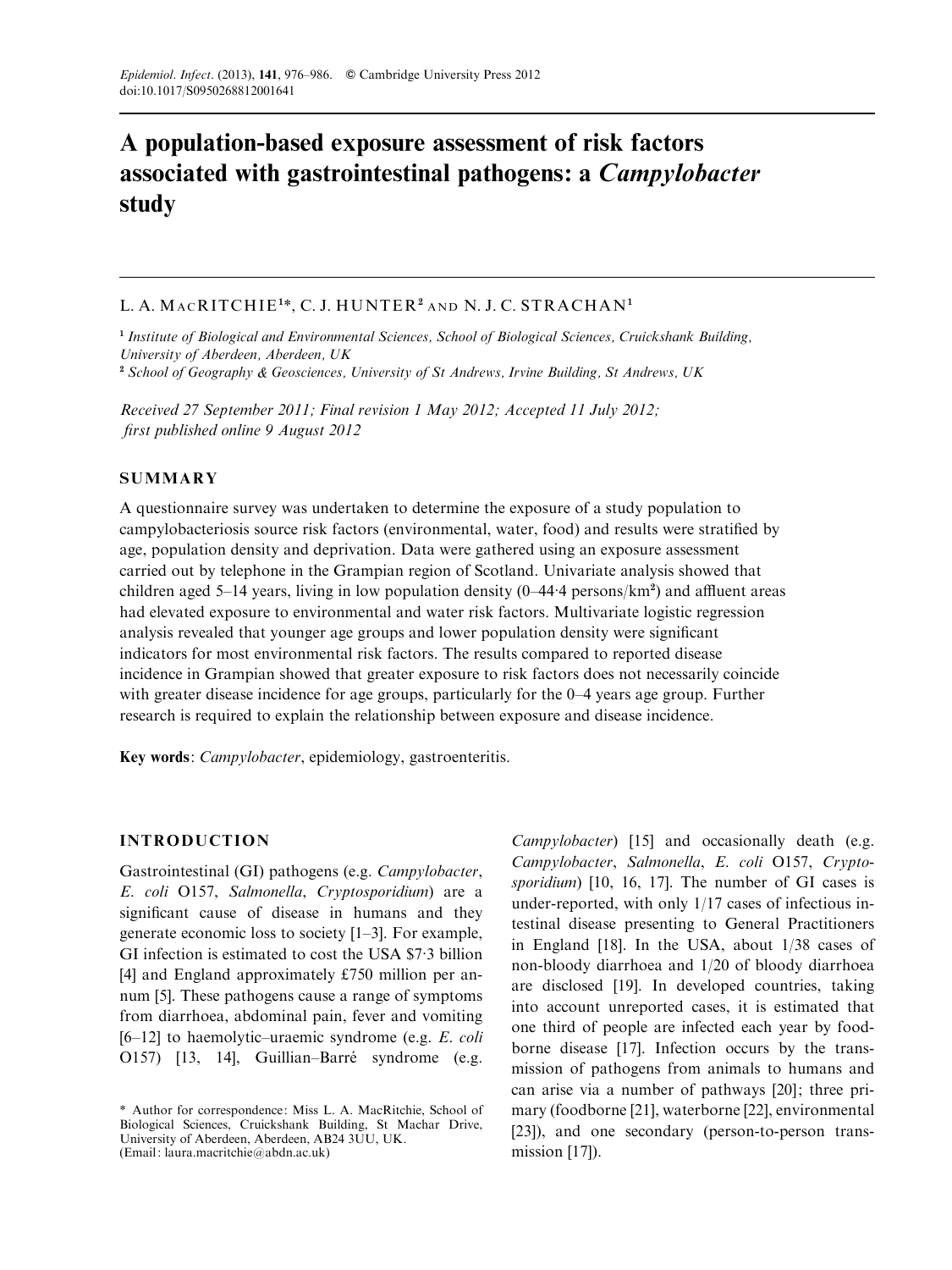Campylobacter is the most common bacterial cause of GI disease worldwide [24]. Cases of human campylobacteriosis tend to be sporadic with few identified outbreaks, making it difficult to identify the source of infection in individuals [17]. However, infection is associated with a wide range of pathways which include unpasteurized milk [25], travel, contact with domestic animals and pets [24], eating in restaurants, swimming, barbeques [26] consumption of undercooked poultry [21], drinking water from private supplies [24], and accidental ingestion of contaminated mud [27].

Risk factors denote anything that could be associated with the risk of disease [28]. They can be categorized into either source or population attributable risk factors. Source risk factors are directly associated with the pathway of infection; for example, the environment (contact with farm animals [17]), water exposure (drinking from private water supplies [22, 29]) and food exposure (consumption of contaminated chicken meat [21]). Population attributable risk factors have an indirect association with infection and include age [30], population density [31], and deprivation (e.g. the Carstairs index) [32]. Campylobacter illness has been found to be higher in the 0–4 years age group [33] and in people living in affluent areas [34].

Epidemiological methods are important for identifying source risk factors of GI pathogens and those individuals at greatest risk, therefore facilitating informed decisions regarding disease prevention [28]. Traditional epidemiological methods used to identify GI pathogen risk factors include case-control studies [24], cohort studies [18, 35], and outbreak investigations [36]. However, these have been based on a sub-population (e.g. representative of an outbreak), and have not therefore determined actual exposure to risk factors across the whole population. An additional method used in epidemiological studies is an exposure assessment, which typically takes the form of a questionnaire. Exposure assessments have been used in previous studies including quantifying the affect of sun exposure resulting in skin cancer [37] and managing food safety risks [38]. Campylobacter studies have used exposure assessments to estimate which sources are the most likely cause of human infection [39]. For example, to assess the importance of three key risk factors a study was performed in Switzerland to estimate the exposure to Campylobacter by age groups [40]. However, the study used previous case-control data to identify the exposures and was not based on a cross-section of the entire

population. We believe that the work reported in the present study is the first to investigate exposure to risk factors associated with GI pathogens across the whole population.

This study sought to conduct a population-based exposure assessment to determine the importance of source risk factors stratified by population attributes (age, population density, deprivation). The focus was on Campylobacter because of its high disease burden within the human population. Furthermore, comparison of the exposure assessment results with human disease incidence was conducted to observe whether greater exposure is associated with reported Campylobacter infection.

## METHODS

The study area was the Grampian region (population 528 634) in northeast Scotland. This area was selected because of its demography and the range of environmental, food and water [e.g. private water supply (PWS)] risk factors to which the population is exposed [41]. The region has residents living across both rural (population density  $<$  200 persons/km<sup>2</sup>) [41] and urban areas. In order for the sample data to represent the study population, information was obtained from the 2001 Scottish census [42], including population density, age distribution and deprivation score for each of the 102 postcode sectors (e.g. AB23 8\*\*) in Grampian.

A telephone exposure assessment questionnaire survey  $(n=1061)$  was conducted between September 2008 and June 2009 to establish the frequency of exposure to *Campylobacter* risk factors on a population basis. The study included any person who was resident in Grampian region at the time the survey was conducted and who had a phone number accessible in the online directory. Children were incorporated by asking parents or guardians to respond on behalf of their child if they were aged between 0 and 12 years. Participants were randomly selected by postcode sectors in the phone directory, the phone numbers were recorded in a Microsoft Excel 2003 spreadsheet. It was considered important that participants from all postcode sectors were represented in the study data. The phone numbers were dialled until 10 questionnaires were completed for each postcode sector. It was necessary, due to limited resources, to have only 10 questionnaires per sector completed. The participation rate was calculated as 28%.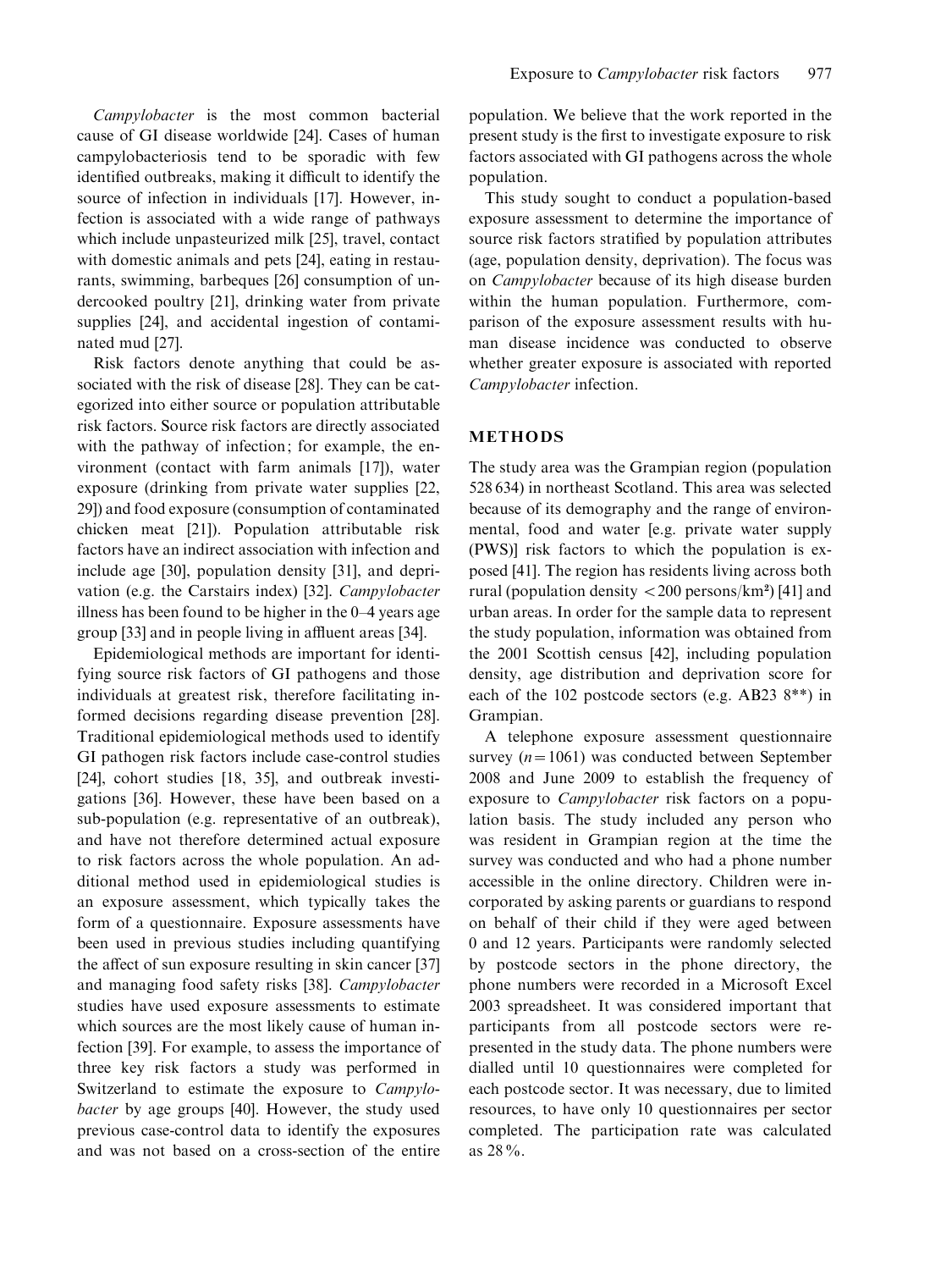| Questions                                                                                                                                                                                                                                                                                                                                                                                                                                                                                                                                                                            | Response options                                                                                                                                 |
|--------------------------------------------------------------------------------------------------------------------------------------------------------------------------------------------------------------------------------------------------------------------------------------------------------------------------------------------------------------------------------------------------------------------------------------------------------------------------------------------------------------------------------------------------------------------------------------|--------------------------------------------------------------------------------------------------------------------------------------------------|
| How often do you visit farms or cross fields with cattle, sheep or goats<br>in them?<br>How many occasions in a year do you think you handle or touch<br>orstroke cattle, sheep or goats?<br>How often do you camp on a field that has recently had cattle, sheep<br>or goats on it?<br>How often do you touch a live hen or chicken?<br>How often do you paddle or swim or do any type of water sports on<br>or in lochs, rivers or the sea in Grampian?<br>How often do you eat chicken or turkey?<br>How often do you eat a beefburger?<br>What type of water supply do you have? | $1 -$ Never<br>$2 -$ Annually<br>$3 -$ Monthly<br>$4 - Weekly$<br>$5 - Every day$<br>1 – Public chlorinated<br>$2$ – Private well or spring      |
| Do you eat your beefburger rare?                                                                                                                                                                                                                                                                                                                                                                                                                                                                                                                                                     | $1 -$ Never<br>$2 -$ About a quarter of the time<br>$3 -$ About half of the time<br>$4 -$ About three quarters of the time<br>$5 - All$ the time |

Table 1. Overview of the questionnaire – the questions and response options included in the exposure assessment questionnaire

Questions included participant's age, gender, occupation and postcode to identify the sociodemographic characteristics of the respondent. Questions covering environmental, water and food exposures, with provided response options, were also asked to determine the frequency of exposure to Campylobacter risk factors over an annual period, the overview of the questions can be seen in Table 1. The response options were categorized as not exposed (never) and exposed (annually, monthly, weekly, every day) to quantify the exposure people had to the risk factors. The answers were recorded in SNAP survey software and then exported into Microsoft Excel 2003 for analysis.

Responses were stratified by the population attributes of age, population density and deprivation. The survey data were divided into age groups to reflect the Grampian population and fitted to the age structure of the region (0–4, 5–14, 15–64,  $\geq 65$  years) [42]. The population density groups were split so that each contained similar population numbers  $(0-45.2, 45.3-249.8, 249.9-1789.7, 1789.8-3106.4,$  $3106 \cdot 5 - 11970 \cdot 6$  km<sup>2</sup>). The Carstairs index was used as a measure of deprivation as it was attainable at postcode sector level and based on the 2001 census. It was originally developed by Carstairs & Morris in the 1980s based on the 1981 census and used the four census variables of unemployment, overcrowding in homes, car ownership and low social class as indicators of socioeconomic status. As the Carstairs index is based on the census it should provide unbiased results for the resident population [43]. The Carstairs index gives a score from  $+6$  (most deprived) to  $-6$  (least deprived) in Grampian. The deprivation indices were grouped together to avoid producing a sample size that would be too small ( $-6$  to  $-5$ ,  $-4$ ,  $-3$  to  $-2$ ,  $-1$  and 0 to 6).

The study sample collected was found not to correspond to the Grampian population because there was over representation of the elderly and people living in the lowest population density areas. Therefore the original study data were reduced by randomly sampling the data using PopTools in Microsoft Excel 2003. To remove the sample bias, the data were first arranged by age and the oldest age group was selected and shuffled. From this a random number was chosen before the remaining data were combined. Then the data were arranged by population density groups and the lowest population density group was chosen and shuffled. A random number was selected and then reunited with the remaining data. Each population attribute was summed and a binomial confidence calculation performed to compare with the Grampian population. The procedure was performed several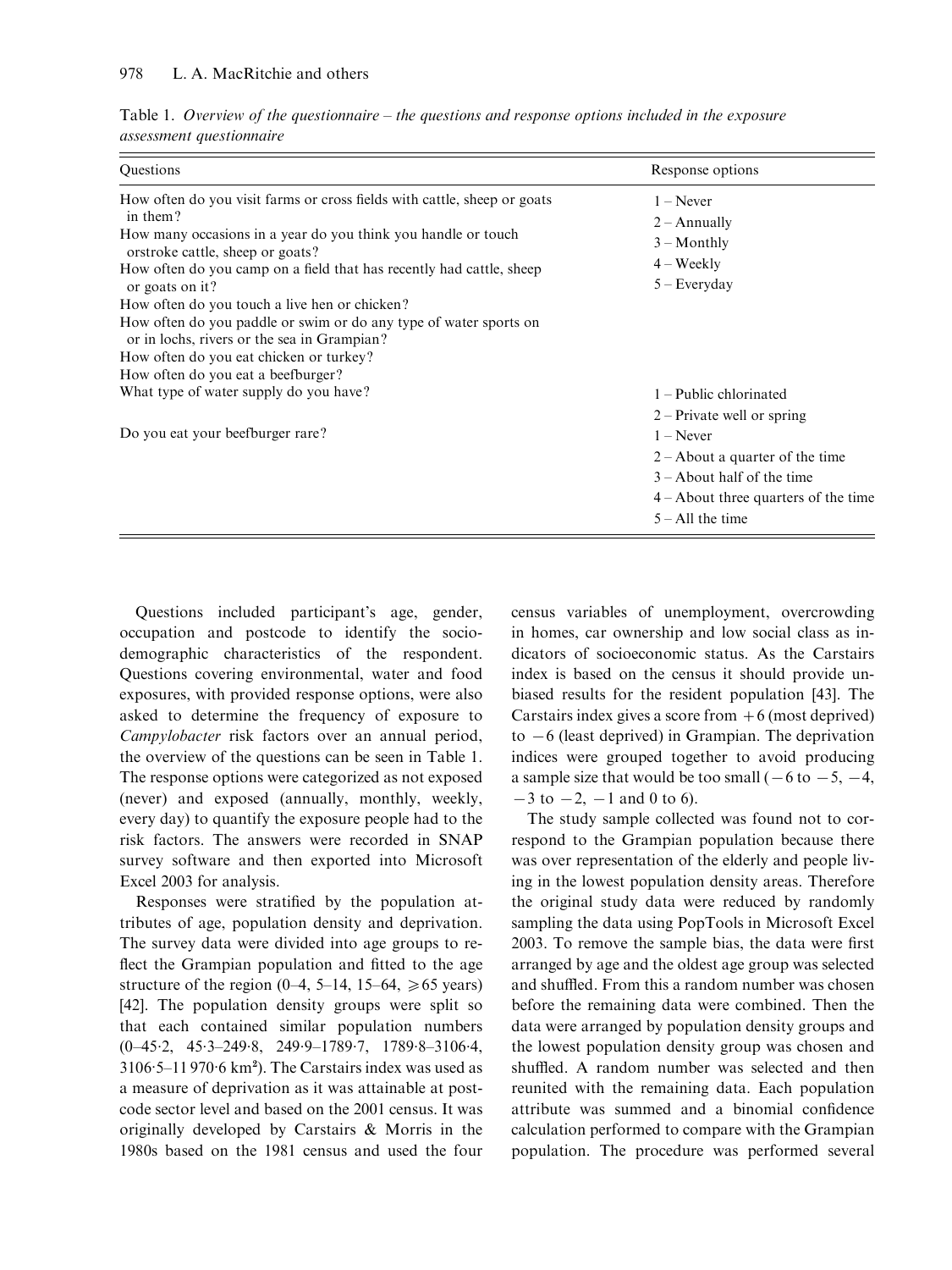times until a subsample was found to represent the Grampian population ( $n=580$ ) which has a margin of error of  $< 5\%$  [44].

Univariate analysis involved calculation of odds ratios (OR) [45] with 95% confidence intervals (CI) using Microsoft Excel 2003 and P values were determined by Fisher's exact test [46] to assess if the different population attribute groups had significantly higher exposure compared to the reference categories  $(\ge 65 \text{ years}, 3106.5 - 11970.6 \text{ km}^2, 0 - 6)$ . The average annual exposures for each pathway risk factor were stratified by population attribute and calculated. For each response option a frequency of time was assigned (never = 0, annually = 1, monthly = 12, weekly = 52, every day=365). To obtain the mean and CI values of the overall frequency of exposure to the risk factors the Monte Carlo method was used with 10 000 simulations after the data had been re-sampled using PopTools. The mean was the average number of times people in particular population attribute groups were exposed to the risk factor pathways (see online Supplementary material). PWS consumption data were obtained by calculating the number of glasses of water consumed per day. The 95% CIs were generated by bootstrapping with 10 000 simulations (PopTools version 3.1.1) [47].

Identified Campylobacter cases in Scotland are routinely reported by the clinical diagnostic laboratories. Non-identifiable patient age, postcode aggregated data on Campylobacter cases between 2000 and 2006 were obtained for Grampian. For each case the population density and deprivation score were determined. There was no source risk factor information provided with the cases. Participants' occupation data was used in univariate logistic regression to discover if employment was a significant risk factor. Further analysis was conducted by multivariable logistic regression (Egret<sup>®</sup>, Cytel, USA) to investigate the relationship between the population attributable risk factors and each source risk factor. The logistic regression tested to discover if any significant ORs were produced. Inclusion of multivariate analysis was selected by variables in univariate analysis that had a P value of  $< 0.2$ .

#### RESULTS AND DISCUSSION

Univariate analysis of the frequency of exposure to the source risk factors (OR) was stratified by the three different population attribute categories: age, population density and the Carstairs index; the results are shown in Figures 1–3, respectively.

The 5–14 years age group (Fig. 1) was found to have the greatest exposure to the majority of source risk factors investigated compared to the  $\geq 65$  years group. This included visiting farms and crossing fields, handling farm animals, contact with live chickens, contact with fresh water or sea water and consumption of beefburgers. The  $\geq 65$  years age group had the least exposure (Fig.  $1a-c$ ). Comparing the age-related exposure results with the incidence of Campylobacter disease in Grampian (Fig. 1d), we found the 0–4 years age group to have the greatest number of cases and the 5–14 years age group the least, indicating that greater exposure does not necessarily result in higher disease incidence. It is not clear why this difference exists and further investigation is required. However, it may be that those aged 0–4 years are more susceptible to infection because of low immunity or due to behavioural factors (e.g. poor hygiene, with young children particularly prone to putting their hands and toys, etc. into their mouths [31, 48]). It is unclear why the 5–14 years age group has the lowest incidence, despite relatively high exposure to source risk factors. This could be due, to some extent, to immunity acquired as age increases [33].

The  $\geq 65$  years age group was found to have the least exposure to many of the source risk factors, except for consumption of poultry. The reduced exposure to environmental source risk factors could be due to behavioural differences in older people; e.g. mobility or health problems preventing engagement in outdoor pursuits. This finding is in agreement with *Campylobacter* disease incidence in Grampian which shows elderly people as having lower incidence (Fig. 1d). Furthermore, in England and Wales [49] and Scotland [33] reports of Campylobacter infection also indicate a decline in incidence for those aged  $\geq 70$ years.

Considering population density as an exposure risk factor (Fig. 2), living in a low-density area was found to be significant for greater exposure to environmental source risk factors (Fig.  $2a$ ). In particular, people living in areas of 0–44. 4 persons/km<sup>2</sup> had greater exposure to visiting farms and crossing fields with farm animals present, handling farm animals, contact with live chickens, and use of a PWS. Other source risk factors were not significant for population density. When the OR findings were compared with Campylobacter disease incidence in Grampian, it was found that a higher incidence of cases occurred in the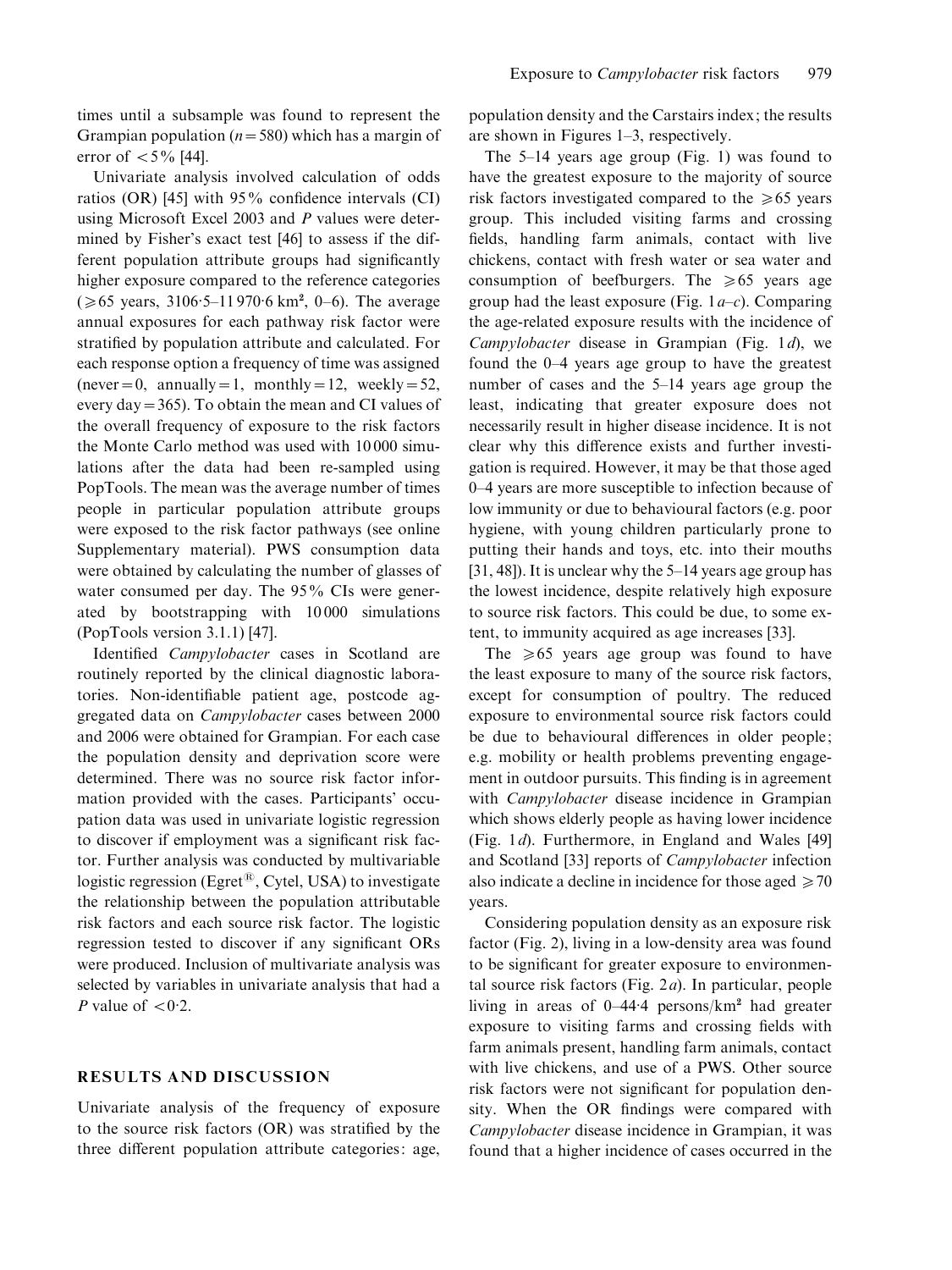

Fig. 1. The odds ratio scores for age group exposures to source risk factors: (*a*) environmental exposures, (*b*) water exposures, (c) food exposures, and (d) the incidence of *Campylobacter* in Grampian. Significant difference between each age group is determined by comparison to the reference age group which is  $\geq 65$  years (*a–c*). Significance is denoted by \*P=0.05–0.01, \*\* $P = 0.01 - 0.001$  and \*\*\* $P < 0.001$  for all graphs.

sparsely populated areas where there is greater exposure to source risk factors (Fig. 2d), indicating a connection between environmental exposures and disease incidence. A previous study [50] has indicated the importance of residing in rural areas by reporting an association between living in an area with a high ruminant density and Campylobacter incidence.

Water supplies and specifically PWS have been reported to cause Campylobacter infection [51–53]. A large number (12%) of properties in Grampian have a PWS, which is higher than other Scottish regions. This may explain why exposure to a PWS was shown to be an important risk factor for people living in low population density areas. The findings in this paper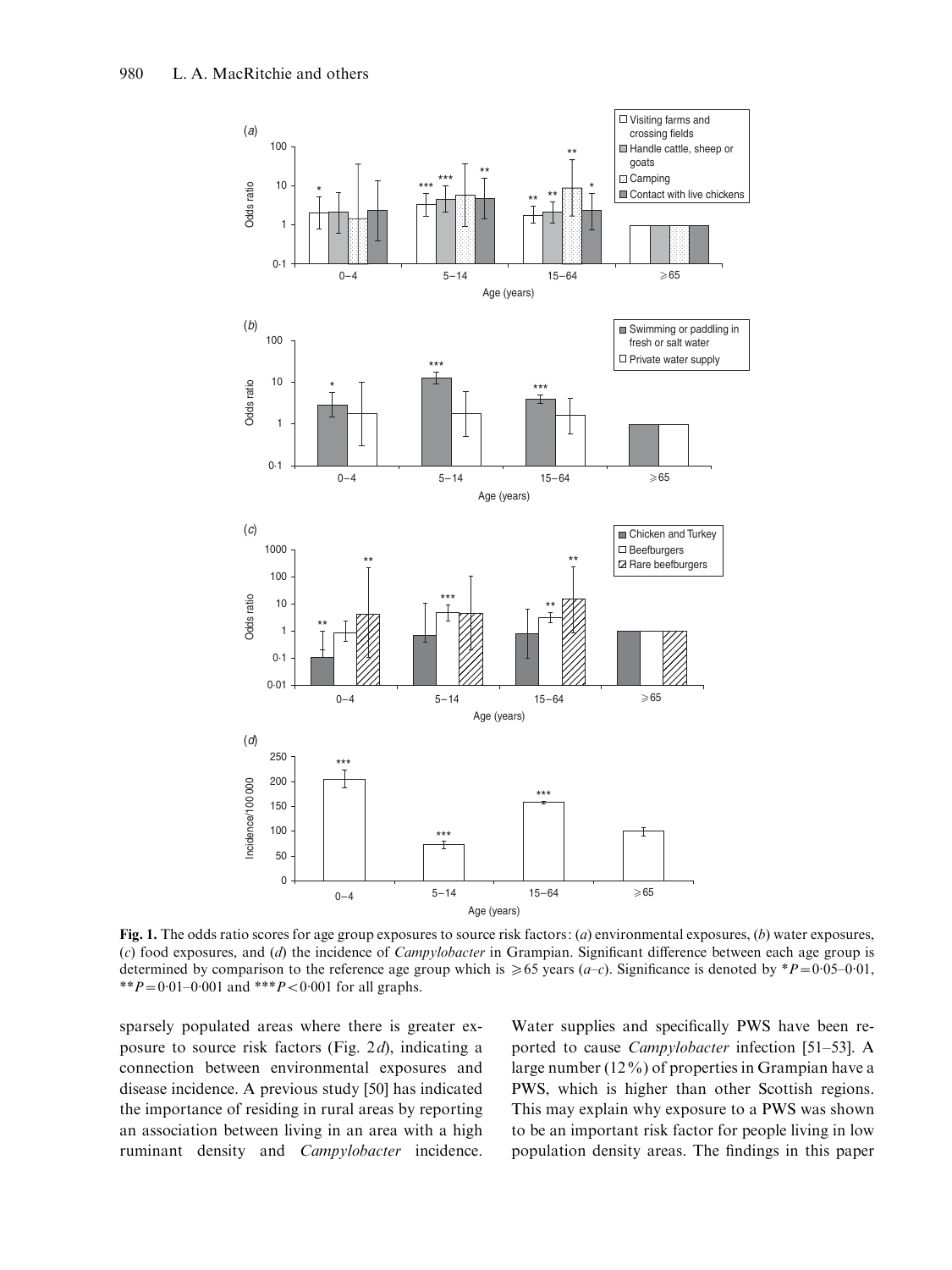

Fig. 2. The odds ratio scores for population density exposure to source risk factors: (*a*) environmental exposures, (*b*) water exposures, (c) food exposures, and (d) the incidence of *Campylobacter* in Grampian. Significant difference between the lowest and highest density groups is determined by comparison to the reference group which is  $3110.9-11970.6 \text{ km}^2$  (a-c). Significance is denoted by  $*P = 0.05 - 0.01$ ,  $*P = 0.01 - 0.001$  and  $*P < 0.001$  for all graphs.

suggest that a possible target for public health protection would be people living in rural areas and particularly those with a PWS.

Those living in affluent areas (Carstairs index  $-6$  to  $-4$ ) (Fig. 3) had greater exposure to *Campylobacter*  source risk factors for visiting farms and crossing fields, handling farm animals, contact with live chickens, contact with fresh water and salt water, and use of a PWS (Fig.  $3a-c$ ). Again, this accords with Campylobacter disease incidence in Grampian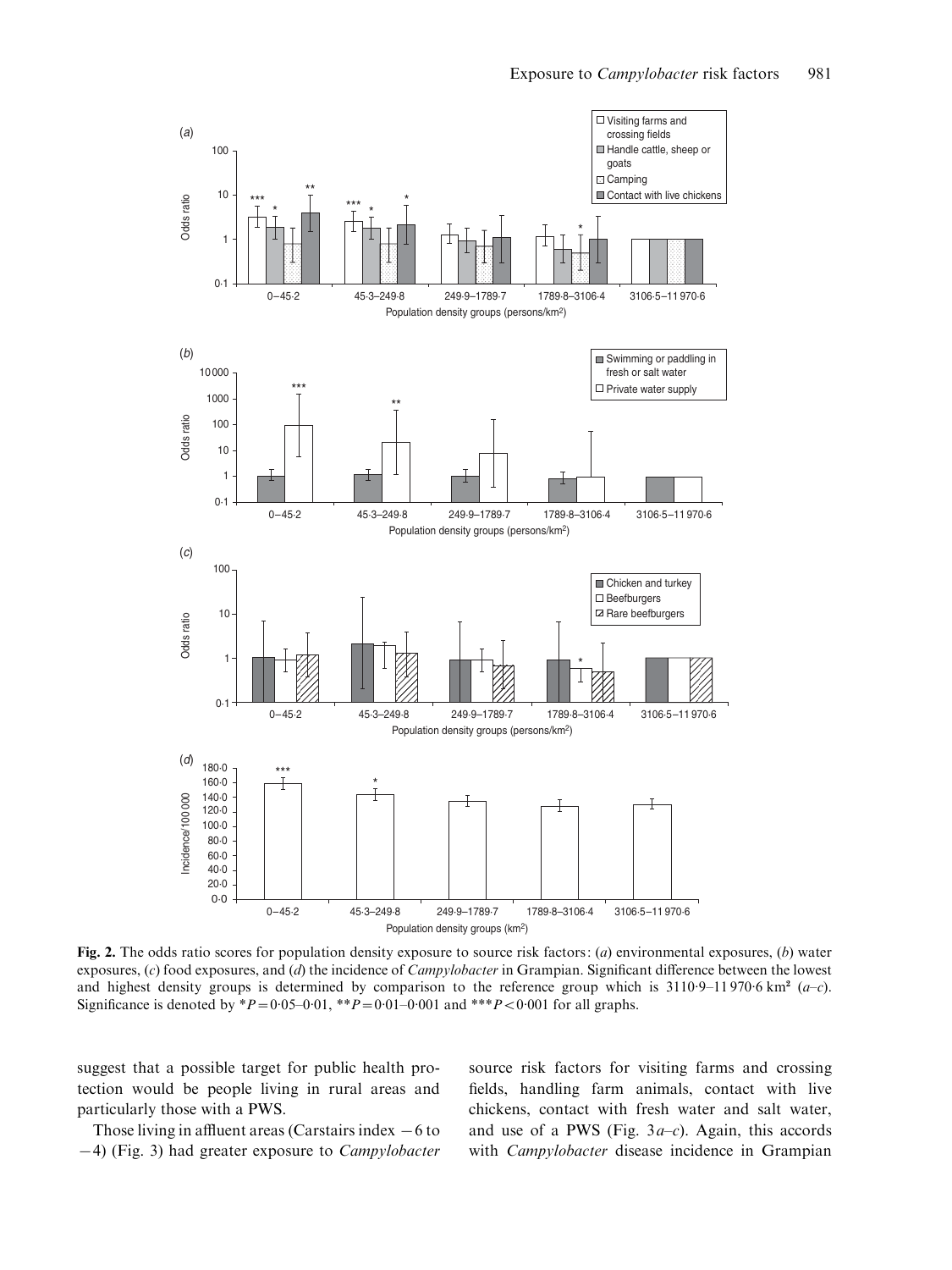

Fig. 3. The odds ratio scores for Carstairs index exposure to source risk factors: (*a*) environmental exposure, (*b*) water exposure,  $(c)$  food exposure, and  $(d)$  the incidence of *Campylobacter* in Grampian. Significant difference between affluent and deprived areas is determined by comparison to the reference Carstairs group which is  $0-6$   $(a-c)$ . Significance is denoted by \* $P = 0.05 - 0.01$ , \*\* $P = 0.01 - 0.001$  and \*\*\* $P < 0.001$  for all graphs.

(Fig. 3d) [34]. The result may be explained by the behaviour of people living in affluent areas; e.g. they may be more likely to report illness when they are infected [54]. Further, this study (data not presented) observed that for employed participants only exposure to beefburgers was a significant source risk factor. The finding implies that employed people would more frequently eat beefburgers than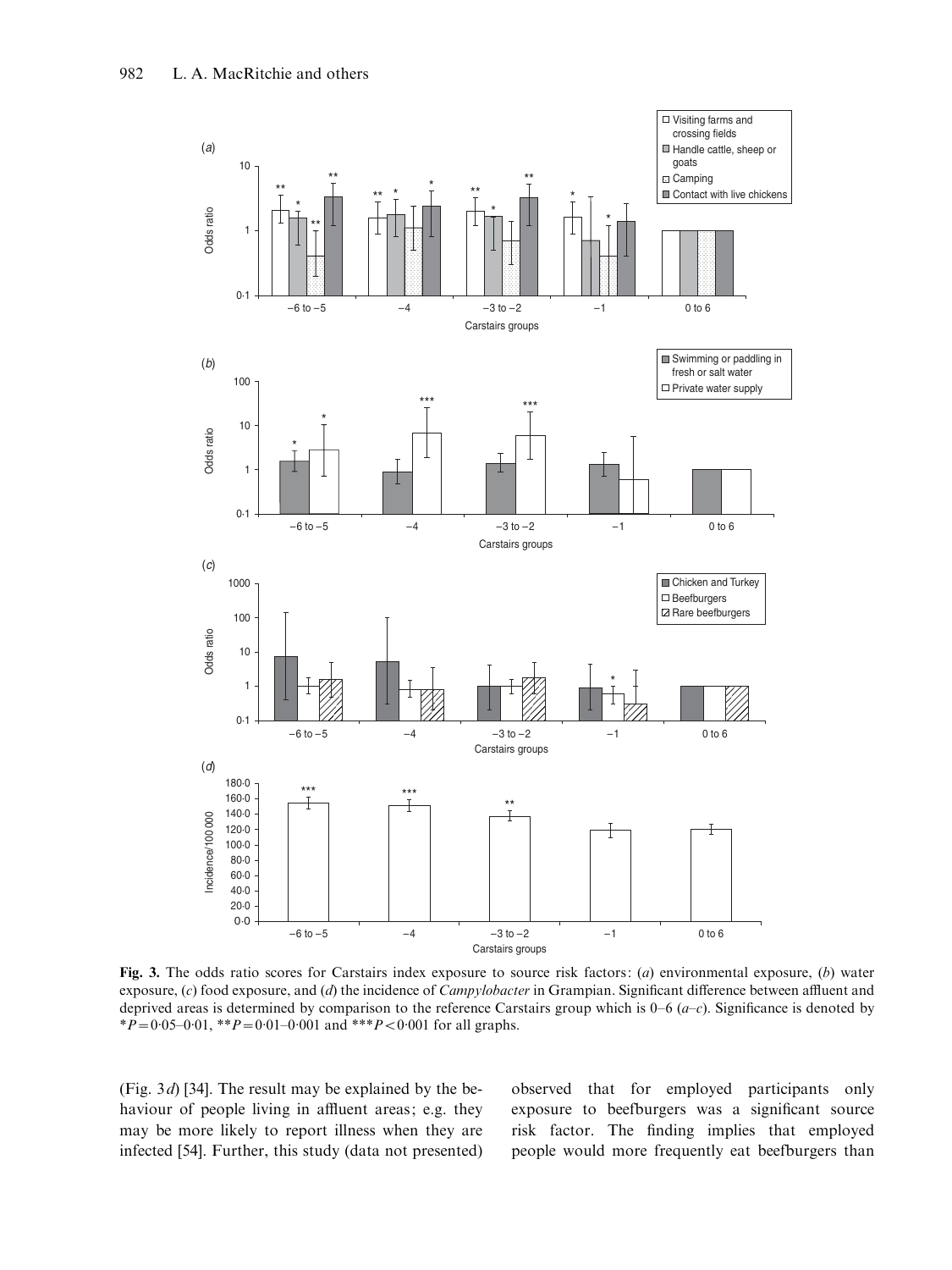| Source risk factors                            | Population risk factors  |                                                                    |                              |
|------------------------------------------------|--------------------------|--------------------------------------------------------------------|------------------------------|
|                                                | Age OR† (95% CI)         | Population density<br>OR <sup><math>\ddagger</math></sup> (95% CI) | Deprivation<br>OR§ (95 % CI) |
| Visiting farms, crossing fields                | $0.70(0.53-0.91)$ **     | $0.74(0.65-0.85)$ ***                                              | $1.00 (0.87 - 1.15)$         |
| Handling farm animals                          | $0.67 (0.50 - 0.89)$ **  | $0.81(0.69 - 0.95)^*$                                              | $0.97(0.82 - 1.14)$          |
| Contact with live chickens                     | $0.70(0.46-1.06)$        | $0.71 (0.55 - 0.90)$ **                                            | $0.92(0.72-1.18)$            |
| Paddling or swimming in fresh<br>or salt water | $0.51 (0.39 - 0.68)$ *** |                                                                    |                              |
| Private water supply                           |                          | $0.21 (0.13 - 0.34)$ ***                                           | $1.23(0.90-1.67)$            |
| Chicken and turkey                             | -                        |                                                                    | $0.67$ $(0.47 - 0.95)^*$     |
| Beefburgers                                    | $0.72(0.55-0.94)$ *      |                                                                    |                              |

Table 2. Results of multivariate logistic regression analysis – specific source regressed against population risk factors

OR, Odds ratio; CI, confidence interval.

–, No data due to univariate results with P value of  $< 0.2$  excluded from multivariate analysis.

 $\uparrow$  OR  $\leq$ 1 for age indicates increasing exposure with younger age.

 $\ddagger$  OR  $\lt$ 1 for population density indicates increasing exposure with lower population density.

 $\S$  OR <1 for deprivation indicates increasing exposure with increasing affluence.

\*  $P=0.05-0.01$ , \*\*  $P=0.01-0.001$ , \*\*\*  $P>0.001$ .

'unemployed people' (this includes, unemployed, students and the retired). The exposure to beefburgers may strengthen the argument that diet is an important risk factor for deprivation and campylobacteriosis (see online Supplementary material). Frequently eating in restaurants and the consumption of high-risk foods such as rare or undercooked meats and imported fresh produce have also been suggested as possible explanations for differences between Campylobacter incidence in deprived and affluent areas [32, 54].

Travel abroad is an important risk factor that should be taken into consideration as it may account for 20% of *Campylobacter* cases in the UK [55]. Frequent foreign travel has been associated with affluence and, therefore, it could be a risk factor that contributes to the increased incidence in more affluent areas. By contrast information on foreign travel [56] shows that the 0–4 and  $\geq 65$  years age groups infrequently take trips abroad. This indicates that the source of infection for those aged 0–4 years is of indigenous origin and that foreign travel is not an important cause of infection in the  $\geq 65$  years age group.

Thinking more broadly about GI pathogen risk, the approach and findings adopted in this study can be applied to other GI pathogens, such as E. coli O157, Salmonella and Cryptosporidium, as these have a number of similar source and population attribute risk factors [17, 29, 57]. It is interesting to note, for example, that the age-related disease incidences for *E. coli* O157 [58], Salmonella [59] and Cryptosporidium [29] indicate a higher number of cases in the 0–4 years age group, which does not conform to the findings in this study of greatest exposure in the 5–14 years age group. By contrast our findings of greater exposure for those living in low population density areas are consistent with E. coli O157 disease incidence, as twice as many cases have been reported for rural areas compared to urban areas [60]. Similarly, it has been reported that Cryptosporidium has a higher incidence in rural areas [29]. The finding of greater exposure in affluent areas is also consistent with studies of other bacterial GI infections which indicate a relationship between increasing socioeconomic status and increasing risk of infection; for example, in relation to Shigella and Salmonella Enteritidis [32]. To understand further the relationship between the risk factors, additional investigations are required. To achieve this multivariate logistic regression was employed.

The multivariate logistic regression analysis (Table 2) showed that the elderly and those living in highly populated areas had significantly less exposure to visiting farms and crossing fields, and handling farm animals. Contact with live chickens and those with a PWS were found to be significant for people living in rural areas, while consumption of chicken and turkey were significant for those living in affluent areas. It was established that the younger age group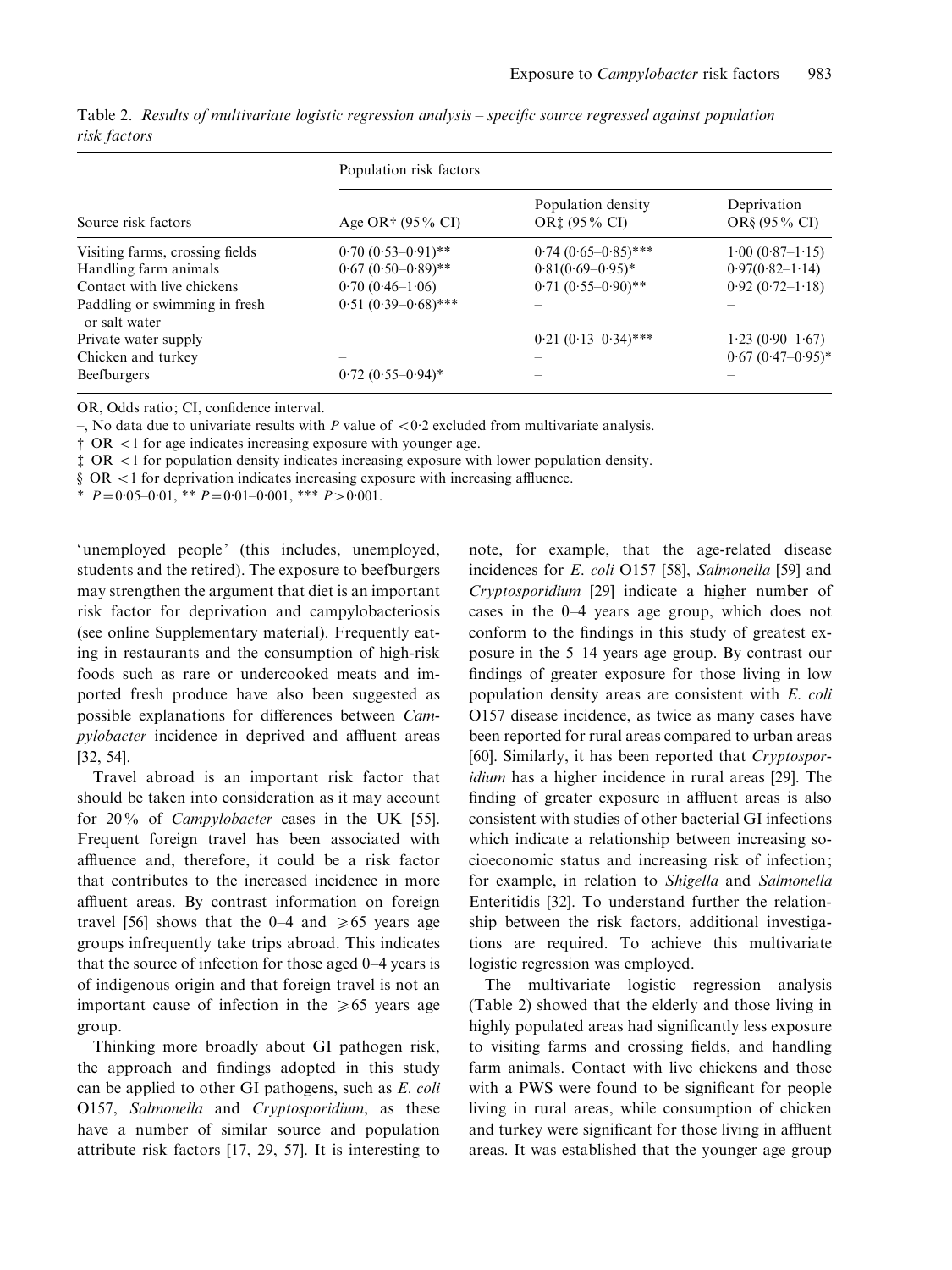had higher exposure to beefburgers and paddling or swimming in fresh water or salt water compared to other population groups. The multivariate analysis reduced the number of significant risk factors compared to the univariate methodology. For example visiting farms and handling farm animals were also significant for those living in affluent areas. Children (5–14 years) and people living in affluent areas were additionally significant for exposure to contact with live chickens. Those with a PWS were also significant for people living in affluent areas and there were no significant population attributes for consumption of chicken and turkey. Finally, exposure to source risk factors associated with affluence were no longer significant where they previously were in the univariate results (except for chicken and turkey consumption).

This study had a number of limitations including sample bias, which was resolved, and not taking into account under-reporting when the incidence levels for Campylobacter in Grampian were calculated (this may vary by socioeconomic status and age). Additional bias may have been introduced by people who were more likely to be at home the time of day the survey calls were made and the type of person who would be more willing to participate in the study.

Campylobacter incidence exhibits seasonality in temperate countries and peaks in May in the UK [61], this may in part be due to increased environmental risk at this time of year [62]. In the present study, data were collected on the total average exposure across a whole year, so it was not possible to extract seasonal differences although these are likely to occur. A further extension of the approaches described here could be in ecological studies. For example, in these types of study (e.g. Friesema et al. [63]) spatial regression methods are used to correlate human disease cases with risk factors such as animal densities. The data collected in the present paper includes frequency of exposure which is likely to be a better indicator of risk.

In conclusion, a questionnaire-based exposure assessment was used to determine the frequency of exposure of a population to source and population attributable risk factors (we believe for the first time). This study suggests elevated exposures to source risk factors in Grampian associated with Campylobacter were for older children (5–14 years), people living in low population density areas  $(0-44.4 \text{ persons/km}^2)$ , and those living in affluent areas (Carstairs index  $-6$  to  $-4$ ). Multivariate analysis revealed that younger age and living in lower population density areas were significant indicators for most environmental source risk factors. These findings may be used to inform public health protection policy by assisting in targeting the people who are potentially at greater risk of infection. However, our comparison of exposure assessment findings compared with Campylobacter disease incidence suggests that greater exposure does not always result in greater incidence. This was particularly evident for the 0–4 years age group and further research is required to establish the mechanisms of Campylobacter infection in this group. It is possible that behavioural factors in young children such as poor hygiene (hand to mouth behaviour) and decreased immunity are important. Hence, improved understanding of both behaviour and immunity are required in order for public health to develop strategies to reduce the burden of these GI pathogens.

# SUPPLEMENTARY MATERIAL

For supplementary material accompanying this paper visit http://dx.doi.org/10.1017/S0950268812001641.

# ACKNOWLEDGEMENTS

This research was undertaken by a Rural Economy and Land Use (RELU) linked studentship funded by the Economic and Social Research Council, entitled 'Campylobacteriosis: elucidating the disease burden, risk perception and costs to rural communities and their families' (RES 229-25-0012). RELU is jointly funded by the Economic and Social Research Council, the Biotechnology and Biological Sciences Research Council and the National Environment Research Council, with additional support from Department for Environment, Food and Rural Affairs and the Scottish Government. We thank the participants of this study for their contribution, the Grampian Public Health Team for providing the Campylobacter incidence data, Rachel Cartwright for her involvement with the telephone exposure assessment and Ovidiu Rotariu for assisting with the Campylobacter confirmed case data.

# DECLARATION OF INTEREST

None.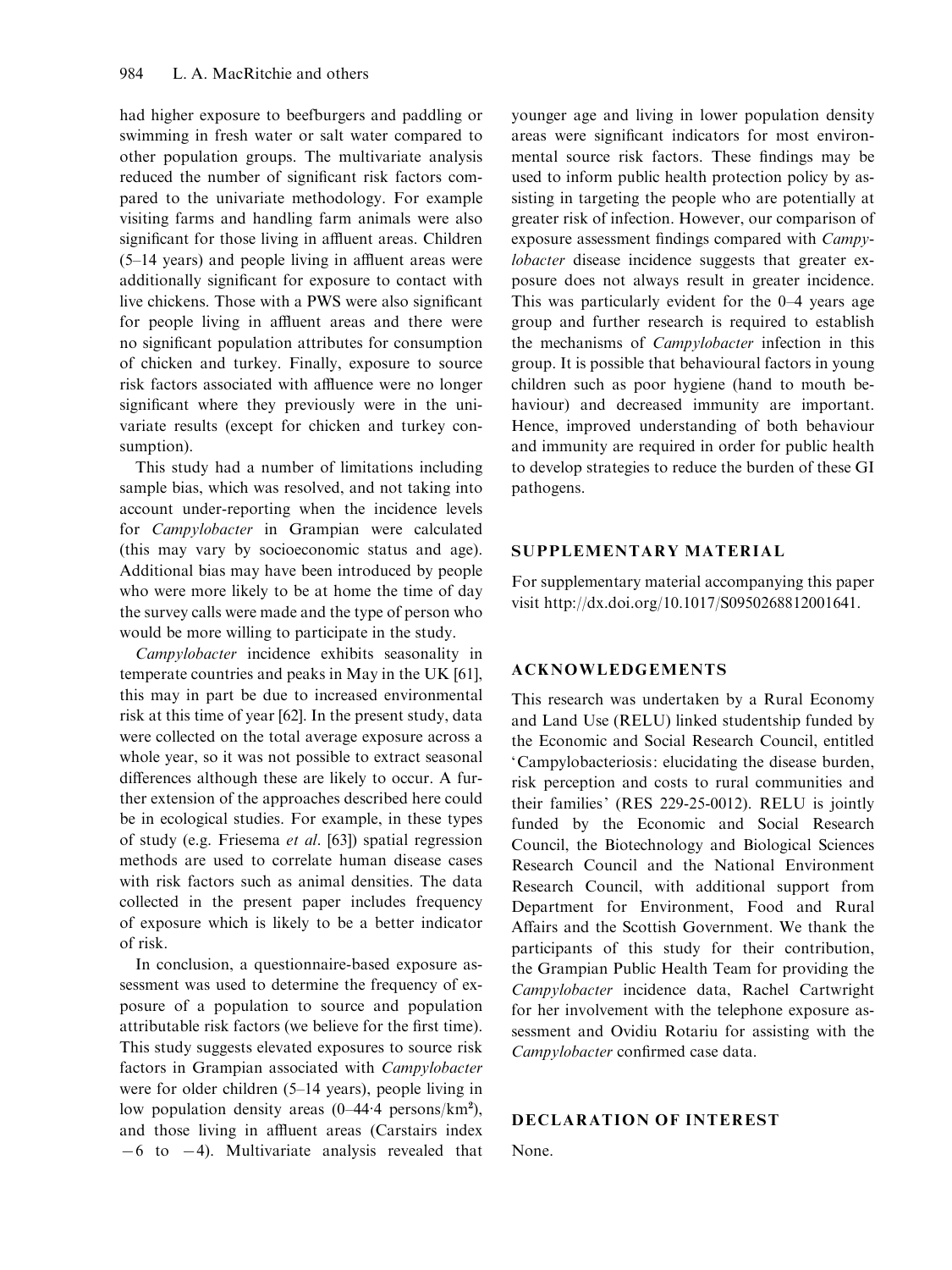#### **REFERENCES**

- 1. Morens DM, Folkers GK, Fauci AS. The challenge of emerging and re-emerging infectious diseases. Nature 2004; 430: 242–249.
- 2. Walsh AL, Morgan D. Identifying hazards, assessing the risks. Veterinary Record 2005; 157: 684–687.
- 3. Shaheen NJ, et al. The burden of gastrointestinal and liver diseases, 2006. American Journal of Gastroenterology 2006; 101: 2128–2138.
- 4. Sandler RS, et al. The burden of selected digestive diseases in the United States. Gastroenterology 2002; 122: 1500–1511.
- 5. Food Standards Agency. A report of the study of infectious intestinal disease in England. London: HMSO, 2000.
- 6. Allos BM. Campylobacter jejuni infections: update on emerging issues and trends. Clinical Infectious Diseases 2001; 32: 1201–1206.
- 7. Butzler JP. Campylobacter, from obscurity to celebrity. Clinical Microbiology and Infection 2004; 10: 868– 876.
- 8. Mathieu E, et al. Epidemiologic and environmental investigation of a recreational water outbreak caused by two genotypes of Cryptosporidium parvum in Ohio in 2000. American Journal of Tropical Medicine and Hygiene 2004; 71: 582–589.
- 9. Chase-Topping M, et al. Super-shedding and the link between human infection and livestock carriage of Escherichia coli O157. Nature Reviews Microbiology 2008; 6: 904–912.
- 10. Defra. Zoonoses report United Kingdom 2008. 2010.
- 11. Litrup E, et al. DNA microarray analysis of Salmonella serotype Typhimurium strains causing different symptoms of disease. BMC Microbiology 2010; 10: 96.
- 12. Ng JSY, et al. Molecular characterisation of Cryptosporidium outbreaks in Western and South Australia. Experimental Parasitology 2010; 125: 325–328.
- 13. Crump JA, et al. An outbreak of Escherichia coli O157:H7 infections among visitors to a dairy farm. New England Journal of Medicine 2002; 347: 555–560.
- 14. Solecki O, et al. E. coli O157 from sheep in northeast Scotland: prevalence, concentration shed, and molecular characterization by multilocus variable tandem repeat analysis. Foodborne Pathogens and Disease 2009; 6: 849–854.
- 15. Yan SS, et al. Campylobacter infection and Guillain–Barré syndrome: public health concerns from a microbial food safety perspective. Clinical and Applied Immunology Reviews 2005; 5: 285–305.
- 16. Havelaar AH, et al. Effectiveness and efficiency of controlling Campylobacter on broiler chicken meat. Risk Analysis 2007; 27: 831–844.
- 17. Schlundt J, et al. Emerging food-borne zoonoses. Revue Scientifique et Technique de l'Office International des Epizooties 2004; 23: 513–533.
- 18. Tam CC, et al. Longitudinal study of infectious intestinal disease in the UK (IID2 study): incidence in the community and presenting to general practice. Gut 2012; 61: 69–77.
- 19. Mead PS, et al. Food-related illness and death in the United States. Emerging Infectious Diseases 1999; 5: 607–625.
- 20. Stirling J, et al. Zoonoses associated with petting farms and open zoos. Vector-Borne and Zoonotic Diseases 2008; 8: 85–92.
- 21. Gormley FJ, et al. Has retail chicken played a role in the decline of human campylobacteriosis? Applied and Environmental Microbiology 2008; 74: 383–390.
- 22. Pelly  $H$ , *et al.* A large outbreak of cryptosporidiosis in western Ireland linked to public water supply: a preliminary report. Eurosurveillance 2007; 12.
- 23. Howie H, et al. Investigation of an outbreak of Escherichia coli O157 infection caused by environmental exposure at a scout camp. Epidemiology and Infection 2003; **131**: 1063-1069.
- 24. Neimann J, et al. A case-control study of risk factors for sporadic Campylobacter infections in Denmark. Epidemiology and Infection 2003; 130: 353–366.
- 25. Danis K, et al. Risk factors for sporadic campylobacter infection: an all-Ireland case-control study. Eurosurveillance 2009; 14: 12–19.
- 26. Doorduyn Y, et al. Risk factors for indigenous Campylobacter jejuni and Campylobacter coli infections in the Netherlands: a case-control study. Epidemiology and Infection 2010; 138: 1391–1404.
- 27. Stuart TL, et al. Campylobacteriosis outbreak associated with ingestion of mud during a mountain bike race. Epidemiology and Infection 2010; 138: 1695–1703.
- 28. Giesecke J. Modern Infectious Disease Epidemiology, 2nd edn. London: Arnold, 2002.
- 29. Lake IR, et al. Case-control study of environmental and social factors influencing cryptosporidiosis. European Journal of Epidemiology 2007; 22: 805-811.
- 30. Olowokure B, et al. Deprivation and hospital admission for infectious intestinal diseases. Lancet 1999; 353: 807–808.
- 31. Ethelberg S, et al. Spatial distribution and registrybased case-control analysis of Campylobacter infections in Denmark, 1991–2001. American Journal of Epidemiology 2005; 162: 1008–1015.
- 32. Simonsen J, Frisch M, Ethelberg S. Socioeconomic risk factors for bacterial gastrointestinal infections. Epidemiology 2008; 19: 282–290.
- 33. Miller G, et al. Does age acquired immunity confer selective protection to common serotypes of *Campylo*bacter jejuni? BioMed Central 2005; 5: 66-70.
- 34. Bessell PR, et al. Geographic determinants of reported human Campylobacter infections in Scotland. BMC Public Health 2010; 10: 423.
- 35. Dale K, et al. Sporadic gastroenteritis and recreational swimming in a longitudinal community cohort study in Melbourne, Australia. American Journal of Epidemiology 2009; 170: 1469–1477.
- 36. Rimhanen-Finne R, et al. Contaminated water caused the first outbreak of giardiasis in Finland, 2007: a descriptive study. Scandinavian Journal of Infectious Diseases 2010; 42: 613–619.